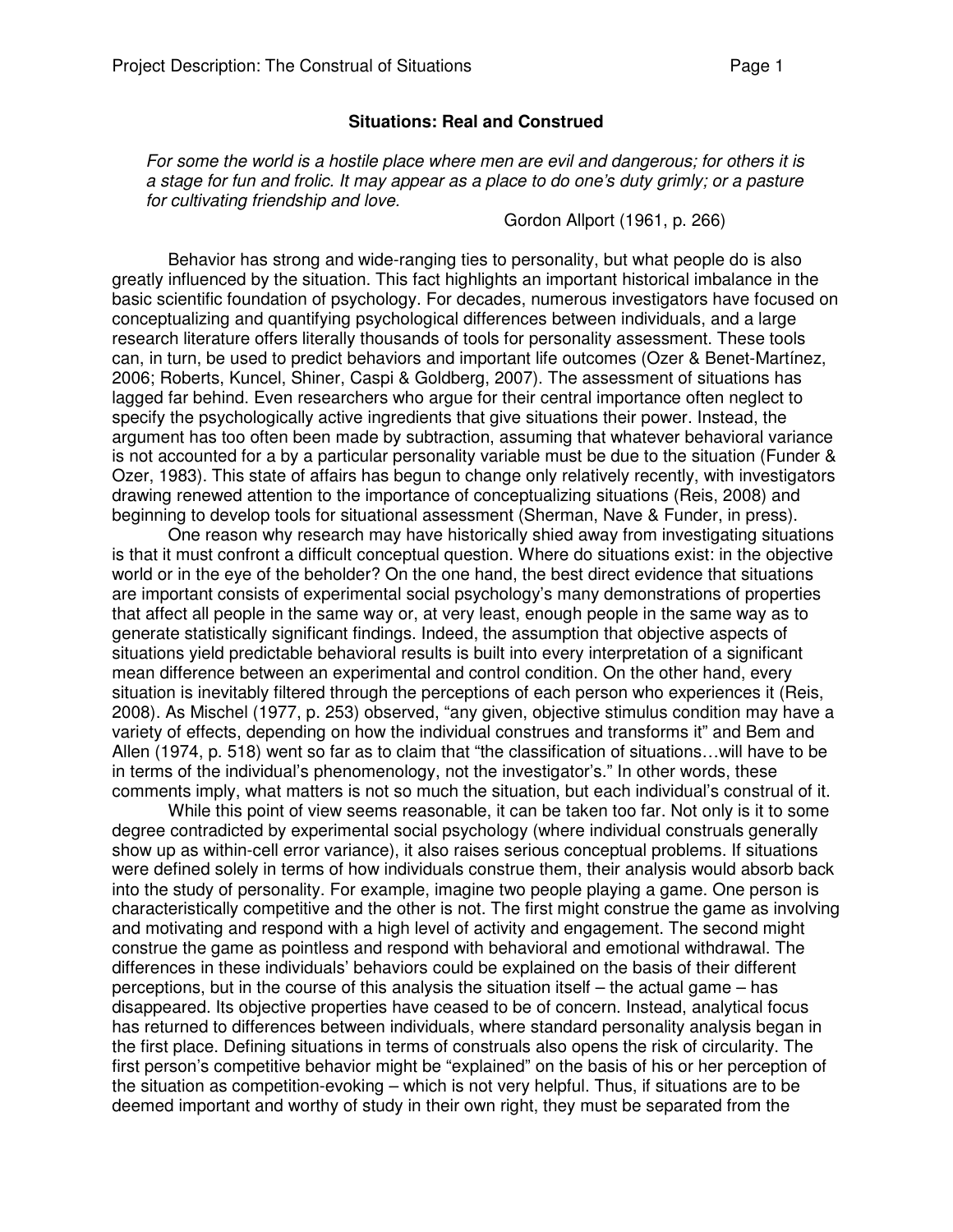perceptions (and personalities) of the people in them (Reis, 2008; Sherman et al., in press).

An objective conceptualization of situations is also necessary to address the two central questions concerning how they are construed: (1) how much and in what ways do two (or more) individuals construe the (objectively) same situation differently? And (2) to what degree and in what ways does an individual's construal of a situation differ from its objective nature? The first question speaks to Allport's (1937, 1961) conceptualization of personality as lying in the different ways individuals perceive and therefore respond to the same situation. The second goes to Henry Murray's (1938) classic distinction between "alpha press," the situation as it is, and "beta press," the situation as it is perceived. Discrepancies between these two within the same individual, he believed, could reflect not just personality but psychological dysfunction.

The proposed research will assess a wide range of objective as well as subjective attributes of situations using the Riverside Situational Q-sort (RSQ; Sherman et al., in press; Wagerman & Funder, 2009), which was recently developed in our lab. While the aim to assess objective aspects of situations might appear daunting, it need not open an unanswerable philosophical conundrum. A sufficient definition of "reality" for purposes of psychological research is, in many but not all cases, the consensual view of multiple observers. This approach is basic to the psychometrics behind the use of multiple raters of performance, creativity, personality, and many other variables assessed by diverse research programs. In the present context, a situation can be assessed by the consensus (average) view of the different individuals who experience it and observe it, and the individuality of a single person's construal lies in its divergence from that common viewpoint. The key requirement is a comprehensive instrument to capture perceived properties of situations; that is what the RSQ aims to provide.



The Situational Construal Model (SCM) that organizes this research is portrayed below.

The SCM begins with the observation that personality and situations both have direct effects on behavior. Personality's direct effects stem from factors such as motivation, energy, habit, and ability. The situation's direct effects stem from its objective structure, such as the incentives it contains, some of which may be especially visible to external observers. But over and above these effects, each individual also uniquely construes every situation, and this construal is a joint product of his or her personality as well as the situation's objective nature. This construal has a distinctive impact on what the individual does.

 The model is not especially complex. Indeed, a psychologist who looks at it might fairly wonder why it has not been empirically examined many times before. The answer is that such examination requires methods for the commensurate and comprehensive quantitative measurement of all three parts of the personality triad: persons, behaviors, and situations. Until very recently comprehensive measurement of behavior was surprisingly rare, and methods for the assessment of situations were simply lacking. The RSQ offers a wide-ranging vocabulary for situational description that begins to fill this void, and the proposed research is designed to take advantage of this methodological advance.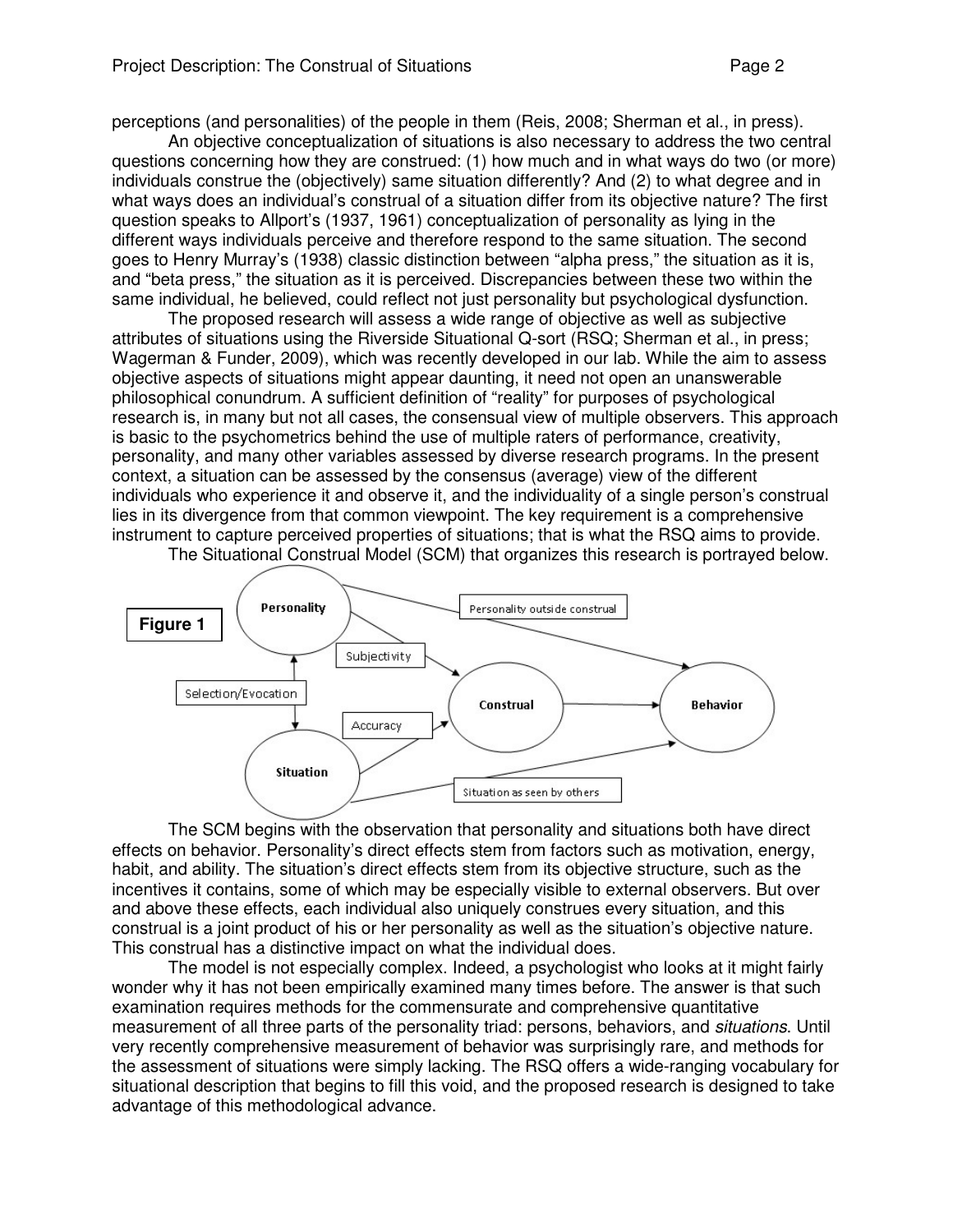## **Past Research on Construal and Situational Assessment**

**Construal.** Despite its long-recognized importance (Allport, 1937; Murray, 1938), situational construal has been surprisingly neglected by empirical research. A few groundbreaking studies have examined particular aspects. Research on rejection sensitivity has demonstrated that some individuals are prone to interpret ambiguous behaviors from their romantic partners as signs of impending rejection, often with self-fulfilling effects (Downey & Feldman, 1996; Downey, Freitas, Michaelis & Khouri, 1997). Other studies have examined the propensity of aggressive children to interpret ambiguous stories as including characters with hostile intentions (e.g., Dodge, 1993; Dodge & Frame, 1982). These differences in construal may stem from an increased propensity to organize their memories around hostile themes (Zelli, Cervone & Huesmann, 1996; Zelli, Huesmann & Cervone, 1995). While research like this is valuable, few if any studies have addressed the contrast between the situation as perceived and its actual (as opposed to ambiguous) nature. Similarly, it is difficult to find any research that attempts to assess situational construal across a range of properties (rather than just one), in a variety of situations that individuals have actually experienced. A recent exception is a study from the initial stage of the present research program (Sherman et al., in press), to be described later in this proposal.

**Situational Assessment.** Compared to research in personality assessment, only a small amount of research has attempted to identify critical types or features of situations (see Ten Berge & De Raad, 1999 for a review and Sherman et al., in press, for an update). Some studies focused on particular domains such as "anxiety-provoking situations" (Endler, Hunt, & Rosenstein, 1962; Krahe 1986) or "academic study situations" (Magnusson, 1971). Furr and Funder (2004) assessed the similarity of six experimental situations in terms of specific overlapping attributes (e.g., the task, the identity of the interaction partner). In a more comprehensive effort, Van Heck (1984) used a lexical approach to identify words that could meaningfully fall into the sentence, "being confronted with a situation." A series of ratings and factor analyses yielded 10 categories: interpersonal conflict, joint working, intimacy and interpersonal relations, recreation, traveling, rituals, sport, excesses, serving, and trading. In a similar vein, Edwards & Templeton (2005) used a dictionary and a separate database to find 1039 words that could complete "that situation was zimes " or "that was a zituation." These words were reduced through ratings and factor analysis to the four factors called positivity, negativity, productivity, and "ease of negotiation." A particularly interesting study by Yang, Read and Miller (2006) applied the lexical approach to Chinese idioms (e.g. "too late for regrets" and "catching up from behind") and reduced them through ratings and factor analysis to 20 hierarchically structured situational clusters all having to do with means of attaining goals. A more theoretically-based approach uses six dimensions derived from interdependence theory (Kelley & Thibaut, 1978; Thibaut & Kelley, 1959), singly and in combination, to classify situations according to an "atlas" (Kelley, Holmes, Kerr, Reis, Rusbult & van Lange, 2003) that lists the 20 "most common situations encountered in ordinary social life" (Reis, 2008, p. 317).

Several recent research programs have turned to behavioral signature approaches, part of the Cognitive-Affective Processing System (CAPS: Shoda & Mischel, 1995) for understanding how persons and situations jointly predict behavior (e.g. Fournier, Moskowitz, & Zuroff, 2008, 2009; Vansteelandt & Van Mechelen, 2004). Behavioral signatures are relatively stable and discriminative *if...then...* patterns produced by the interaction between characteristics of the person and his or her situations (Shoda, Mischel & Wright, 1994). Research has demonstrated reasonable stability of these profiles using pre-specified behavioral variables across particular situations of interest (e.g. Shoda et al., 1994; Smith, Shoda, Cumming, & Smoll, 2009). However, as Fournier et al. (2008, 2009) pointed out, the CAPS model does little to specify the psychological variables that make one situation different from or similar to another. In response,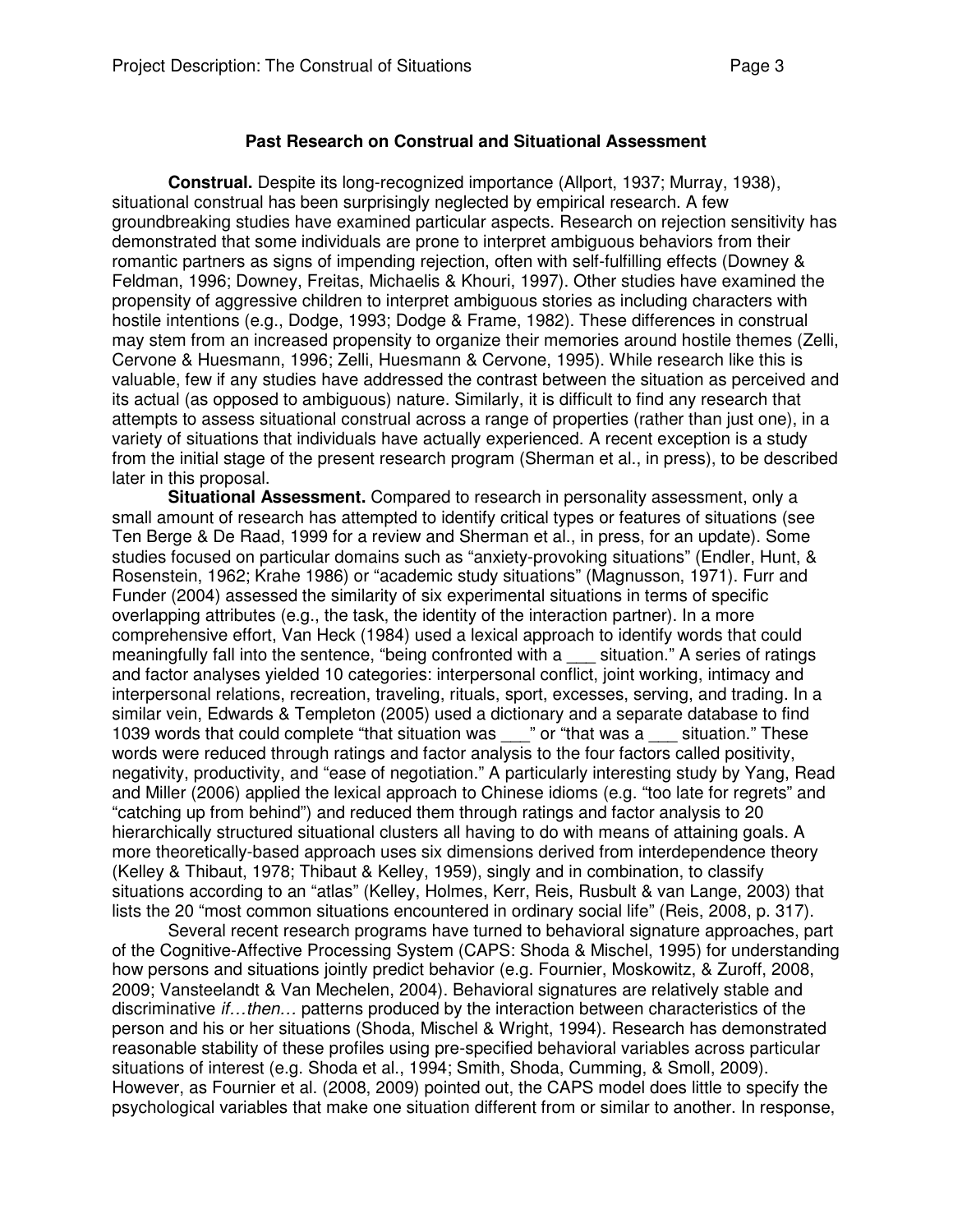they created an 11x11 grid based on the interpersonal circumplex (Leary, 1957) such that the vertical dimension characterizes dominance vs. submissiveness and the horizontal dimension characterizes quarrelsomeness vs. agreeableness. Participants rate each social interaction they experience by marking the behavior of their primary interaction partner on the grid. In another approach stemming from the CAPS model, Van Mechelen (2009) and colleagues employed multidimensional scaling to identify types of persons, or person-behavior profiles, based on behavioral responses to hypothetical situations (see also Bem & Funder, 1978). In an illustrative application, Vansteelandt and Van Mechelen (2004) demonstrated three person profiles for 10 "anger" responses (e.g., slams door, says nasty things, loses temper) in three hypothetical frustration inducing situations (e.g., a fellow student lost your 15 page exam paper and no other copy exists).

While approaches such as those just summarized have promise, taken as a whole they offer a large, even bewildering variety of typologies of situations. Some are of limited range, being restricted to experimental, anxiety-provoking, or interpersonal situations. Others are lexically-based organizations of hypothetical rather than real situations. Almost uniformly, the past literature has fallen short in one important regard. It has failed to provide a method for quantifying a wide range of psychological properties of situations or, as Reis (2008) noted, systematically comparing one situation to another. Yet the challenge for research goes beyond identifying dimensions or types, to developing a generally useful tool for situational assessment.

### **Results of Prior NSF Support**

**Overview.** This research program has been supported by NSF grant BCS-0642243, "The Psychological Assessment of Situations," total costs \$309,209, commencing May 1, 2007, expiring April 30, 2010, with a no-cost extension to April 30, 2011. The project is co-funded by the Social Psychology and the Measurement and Methodology programs. As of this writing (June, 2010), it has yielded 2 empirical journal articles (Sherman & Funder, 2009; Sherman, Nave & Funder, in press), 2 theoretical journal articles (Funder, 2009a, 2009b); 1 handbook chapter (Wagerman & Funder, 2010), and 7 convention presentations. Several other empirical papers are in preparation. Computer programs developed in our lab, including one to enable onscreen Q-sorting and another, written in R, for conducting randomization tests, have been made freely available. These programs and other materials, including updated access to publications as they appear, are available at our lab website (http://rap.ucr.edu).

**Human Resources Development.** Our lab routinely recruits and trains undergraduate research assistants who, in exchange for course credit, work with participants, code video observations, and perform other important tasks. As of this writing the project has employed 49 undergraduate students in this capacity, most for two academic quarters or longer. UCR is an officially designated Minority Serving Institution (MSI) and Hispanic Serving Institution (HSI), and the assistants reflect this diversity. Therefore, the project provides direct and practical research experience for members of underrepresented groups.

Graduate students Seth Wagerman, Ryne Sherman and Chris Nave co-authored major articles as part of their research work. Wagerman earned his Ph.D. in 2007 and Sherman and Nave are on track to complete theirs in 2011. Two new graduate students recently joined the project: Esther Guillaume and Elysia Todd. In addition, Laura Naumann, a postdoctoral scholar supported by an independent NSF Minority Postdoctoral fellowship, joined our lab for the year during 2010. This participation is a further way in which the project contributes to the development of professional scientists from underrepresented groups.

**The Riverside Situational Q-sort (RSQ).** The central activity of the program so far has been the development and implementation of a new instrument for assessing psychological properties of situations, the Riverside Situational Q-Sort (RSQ). Q-sorts are already available for the describing persons (the California Adult Q-sort or CAQ; Block, 1961, 1978) and behaviors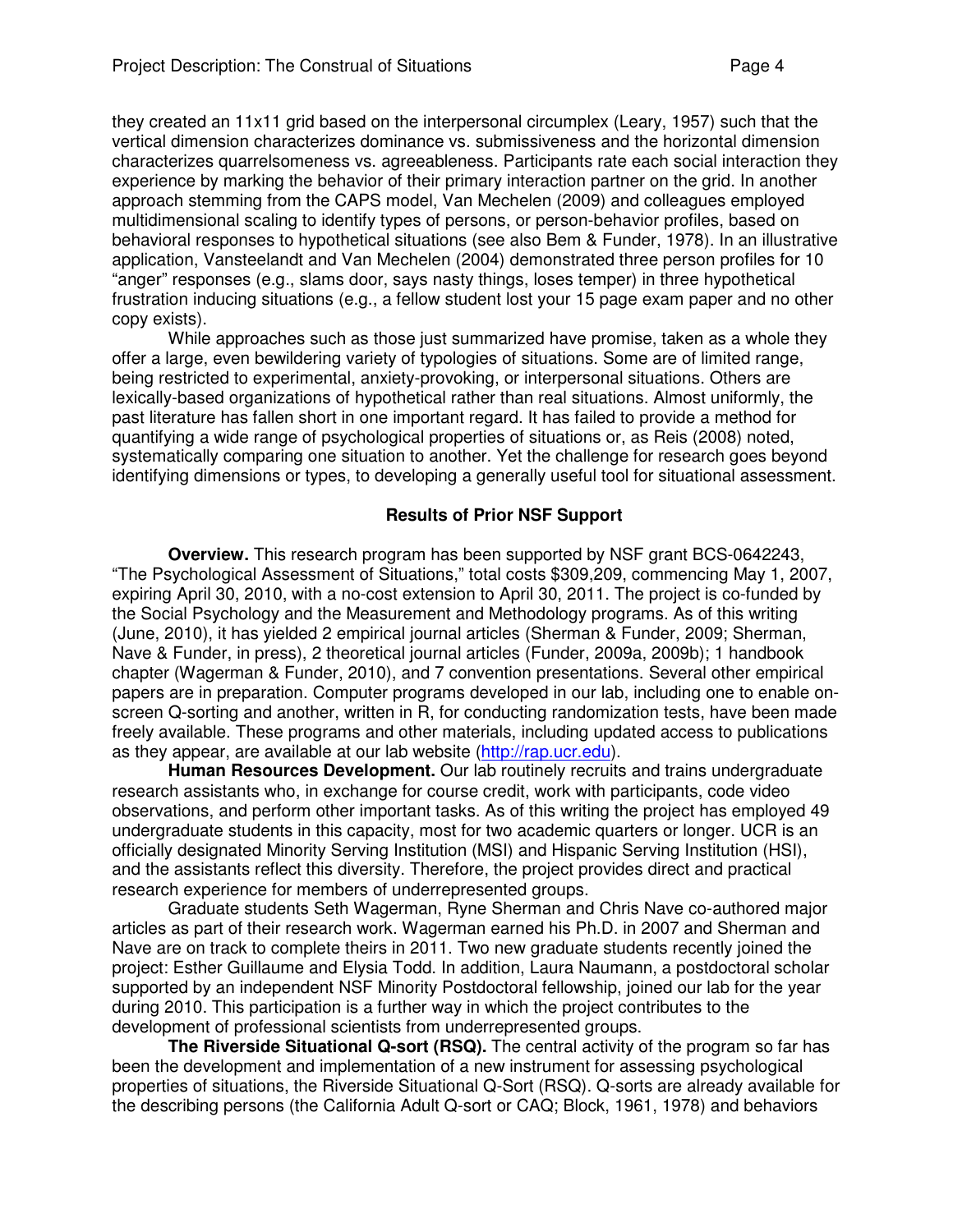(the Riverside Behavioral Q-sort or RBQ; Funder, Furr & Colvin, 2000). The development of the RSQ provides a commensurate means for describing the third part of the personality triad.

Unlike some previous efforts, the principal aim of the RSQ was not to identify the essential characteristics of situations, but to develop a generally useful assessment tool. Indeed, rather than seeking to replace the many typologies developed by others in previous research, one important goal of the RSQ is to provide a common currency that could allow different typologies to be compared to each other. For this reason, we did not restrict our conception of a situation to any particular theoretical perspective. Our guiding principles were 1) the instrument should be applicable to as wide a range of situations as possible, 2) the instrument should be able to quantify the degree of similarity or dissimilarity between any two situations across a wide range of psychological properties, and 3) situational properties assessed by the instrument should be related to important outcomes relevant to personality (e.g., behaviors, emotions).

The item content was originally inspired by the long-used and wide-ranging California Adult Q-sort (CAQ) for the description of personality developed more than 50 years ago by Jack Block and his colleagues (Block, 1961, 1978). For each of the personality descriptors in the CAQ, an item was written to describe an aspect of situational context that might evoke the relevant behavioral tendency. For example, the CAQ item referring to talkativeness yielded the RSQ item "Talking is permitted, invited, or conventionally expected."<sup>1</sup> CAQ items pertaining to tendencies to experience anxiety yielded the RSQ item "Context is potentially anxiety-inducing." Additional items described other common aspects of situations. Because of its comprehensive coverage and demonstrated utility for personality assessment, the CAQ provided a useful springboard for the development of situational descriptors. Other foundations for item content are possible and deserve exploration in future research.

The RSQ is a work-in-progress and has undergone two major revisions so far. Pilot work before funding used Version 1.0 (99 items). The subsequent major revision (Version 2.0; 81 items) was the basis of the major article recently accepted by JPSP and other ongoing analyses. Data gathering is currently under way for a study that, among other aims, will compare ratings from a new Version 3.0 (88 items) with situational descriptions derived from the Day Reconstruction Method (DRM; Kahneman, Krueger, Schkade, Schwarz & Stone, 2004), a technique that is becoming widely used in the study of subjective well-being (e.g., Lyubomirsky & Boehm, 2010). RSQ Version 3.0 will be the basis of the proposed research.

# **Table 1: Partial List of Items of Riverside Situational Q-sort (RSQ), Version 3.0**

- 1. Situation is potentially enjoyable.
- 3. A job needs to be done.
- 10. Someone needs help.
- 20. Things are happening quickly (low placement implies things are happening slowly).
- 30. Situation entails frustration (e.g., a goal is blocked).
- 31. Physical attractiveness of P is relevant.
- 32. It is important for P to make a good impression.
- 45. A quick decision or quick action is called for.
- 54. Assertiveness is required to accomplish a goal.
- 60. Situation is relevant to P's bodily health (e.g., possibility of illness; a medical visit).
- 70. Situation includes stimuli that could be construed sexually.
- 72. P is being abused or victimized.
- 87. Success requires cooperation.

 $\overline{a}$ 

Notes: P refers to the individual of interest. For all 88 items, see http://rap.ucr.edu/qsorter

The Q-sort method requires raters to place each item into a forced, quasi-normal

 $1$  Some Q-items include further explanations or examples; the item content cited in this proposal is abbreviated. Complete lists are available at http://rap.ucr.edu/qsorter.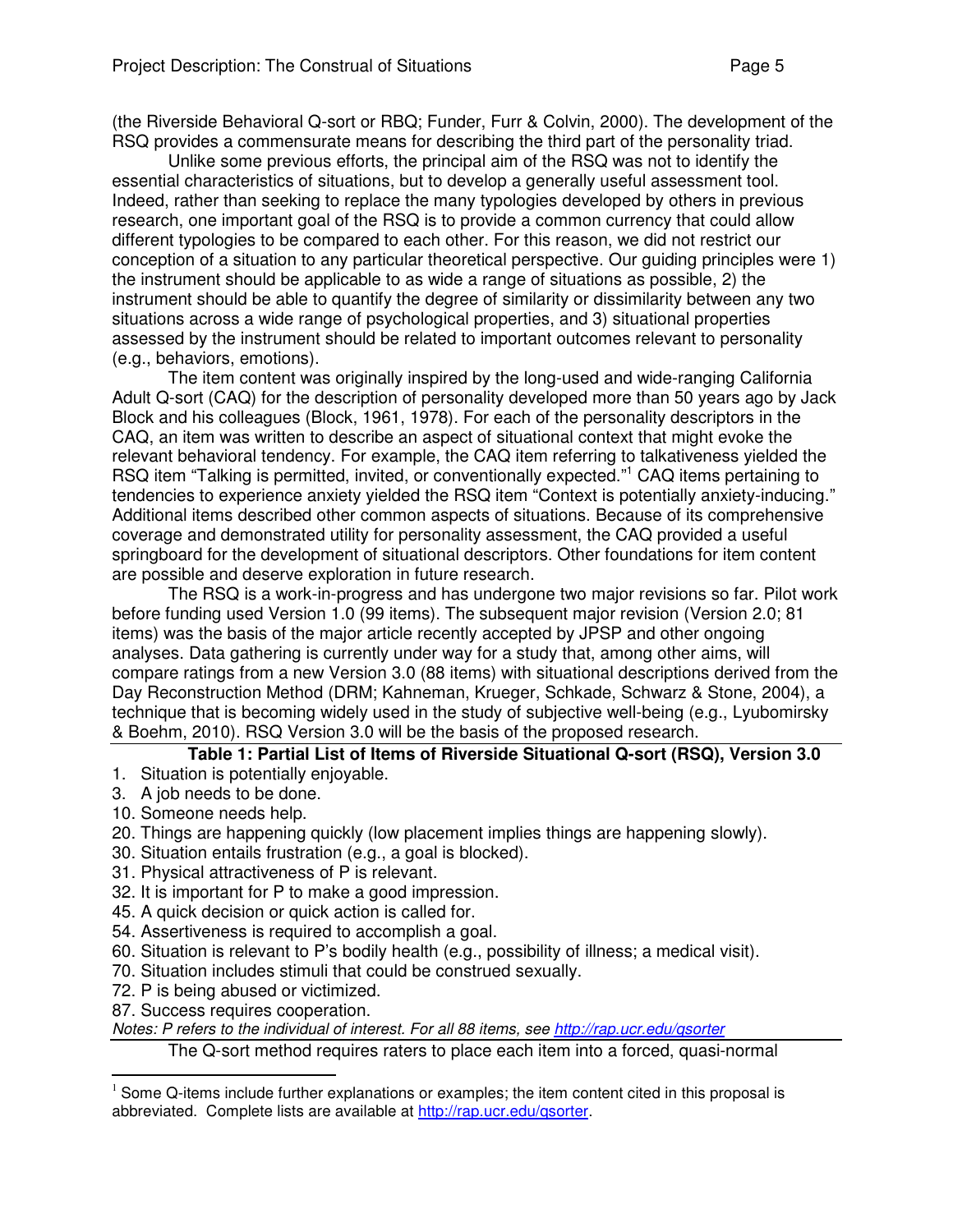distribution (Block, 1978). This format has some distinct advantages over conventional Likertstyle response scales, in that it forces raters to choose only a small subset of the items as highly characteristic or uncharacteristic, with many more being placed in the middle as relatively irrelevant (see Block, 1978; Funder & Colvin, 1991). This method prevents the manifestation of some rater response sets (e.g., acquiescence, extremity), and forces a careful consideration of each item, since each one is, in effect, compared with every other. The end result is a thorough description of the rater's perception. For example, the situation that one participant summarized as "playing games at a friend's apartment" was rated as highly characteristic on items such as "talking is permitted, invited or expected" and "situation is potentially enjoyable," and low on complexity, uncertainty, and containing pressures to conform (Sherman et al., in press)

In a study recently accepted for publication in the Journal of Personality and Social *Psychology*, participants ( $N = 202$ , 105 F, 97 M) described their personalities using the CAQ and other instruments and then returned to the lab on four additional occasions over a period of four weeks. At each session, they wrote (on 3 x 5 cards) brief descriptions of a situation they had experienced the previous day and rated its perceived psychological features using the RSQ (V2.0). They also described their behavior in this situation using the RBQ. Findings showed that most persons' behavior was impressively consistent across the four situations, and that individuals experienced situations that were more similar to each other than they were to situations experienced by other people. In addition, people behaved more consistently across situations when the situations were more similar, and some people were more consistent than others, above and beyond the effect of situational similarity. The most behaviorally consistent individuals described themselves as ethically consistent, conservative, calm, relaxed, and emotionally stable (Sherman et al., in press).

These findings would not have been possible without the availability of a tool to assess psychological situations, and they represent just a first step in a projected wide-ranging research program. Other analyses in progress include identification of the properties of situations that promote personality-behavior congruence, empirically-based based efforts to develop types of situations based on several different methods for cluster analysis, examination of the behavioral implications of types of situations derived from evolutionary theory and selfdetermination theory, and the preliminary investigation of situational construal described below.

**Preliminary Study of Situation Construal.** As a first step toward examining situational construal, research assistants read the brief written descriptions provided by the participants and then independently rated the situations using the RSQ. While these descriptions were, of course, already filtered through the participants' own perceptions, in fact they were almost all relatively straightforward reports (e.g., playing softball with friends; making dinner for my boyfriend) that seemed likely to be similar to what almost any observer might provide. Differences in perception emerged, however, when the RSQ ratings were examined. The first analyses were regressions organized around the "Big Five" personality traits as measured via self-report. The self-ratings of each of the RSQ items were predicted by each trait, controlling for the independent ratings of that situational item. The results were meta-analytically combined across the four situations experienced by each participant. The resulting partial correlations can be interpreted as reflecting the association between personality and situational construal.

The results show that people high on neuroticism are especially prone to perceive that they are being criticized and insulted (RSQ V2.0 items 11 and 12) and that the situations they experience are frustrating and adverse (RSQ item 27), and less likely to perceive situations as potentially humorous (RSQ item 51). People high on extraversion are especially prone to perceive that they are the focus on attention (item 52) and less likely to see situations as arousing internal conflicts (item 68). People high on agreeableness are unlikely to see themselves as being insulted (item 12) – the opposite finding from what was seen with neuroticism. People high on openness to experience are especially likely to perceive situations as including intellectual and aesthetic stimuli (items 47 and 59). People high on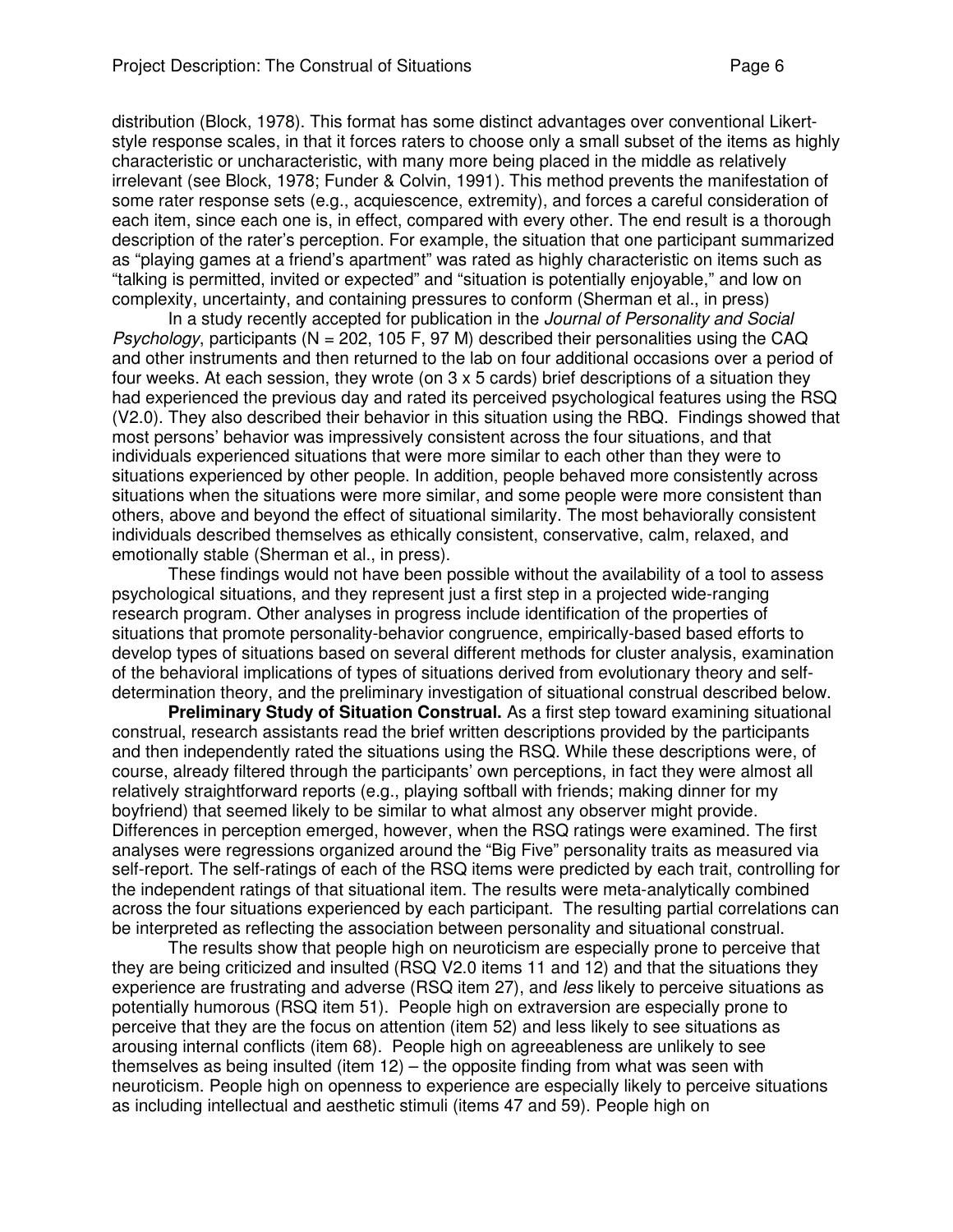conscientiousness are especially likely to rate situations as requiring assertiveness (item 48) and cooperation (item 80), and as being potentially relevant to their health (item 54). This last result might conceivably be related to the robust finding that conscientiousness is associated with greater health and longevity (Kern & Friedman, 2008).

Randomization tests confirmed the low chance probability of each correlation and overall pattern of findings (Sherman & Funder, 2009). While the effect sizes might not appear especially large when considered one at a time – the partial r's referred to in the preceding paragraph ranged between .11 and .17 (all  $p < .01$ ) – these partial correlations depend on differences between participants and independent raters in their descriptions of the same situations. Of course, the major influence on any (sane) person's perception of a situation will be its objective nature. Of the 81 correlations between independent raters' and self-ratings of the same RSQ items, 75 were significant at  $p < 0.01$  and ranged as high as  $r = .55$ . Individual differences that emerge over and above this overwhelming influence are likely to be important as well as cumulative in their influence across the many situations encountered in daily life.

Further preliminary analyses examine the effects of construal on behavior. They begin with the 22 "cognate" situational items in RSQ V2.0 that have parallel behavioral items in the RBQ as well as parallel personality items in the CAQ. For example, the RSQ item "talking is permitted, invited or expected" lines up with the RBQ item "Is talkative (in this situation)" and the CAQ item "Is a talkative individual." In 19 of the 22 cases, independent ratings of the RSQ correlated significantly with the associated behavior, a demonstration of the power of the objective situation (the significant r's ranged from .12 to .46). However, in all 22 cases, the selfrating of the RSQ item, controlling for the independent ratings, added predictive power. For example, while independent ratings of the situational item "talking is permitted or expected" correlated  $r = .46$  with talking behavior, the self ratings of this item, *controlling for* the independent ratings, correlated  $r = .24$  (all p's in this paragraph  $\lt$  0.01 by randomization tests). In an intriguing exception to the general rule, independent ratings of the RSQ item "situation has the potential to arouse guilt" correlated only  $r = .07$  (ns) with the behavior "expresses guilt," but r  $=$  .42 ( $p <$  .001) with the self-rating of this property, controlling for the independent ratings. Apparently, the degree to which a situation is guilt-inducing truly lies in the eye of the beholder.

Each of the analyses just summarized examines one part of the Situational Construal Model shown in Figure 1, and only after such examination is it appropriate to move on to more comprehensive techniques such as Structural Equation Modeling (SEM). The use of SEM to operationalize the model is fraught with complexities and there are many ways to proceed. Initial analyses focus on the 22 cognate person-behavior-situation combinations. One such combination is CAQ item 10 ("Anxiety and tension find outlet in bodily symptoms"), RSQ item 60 ("Context is potentially anxiety-inducing"), and RBQ item 22 ("Shows physical signs of tension or anxiety"). The SEM connecting these aspects of the person, situation and behavior is shown in Figure 2.

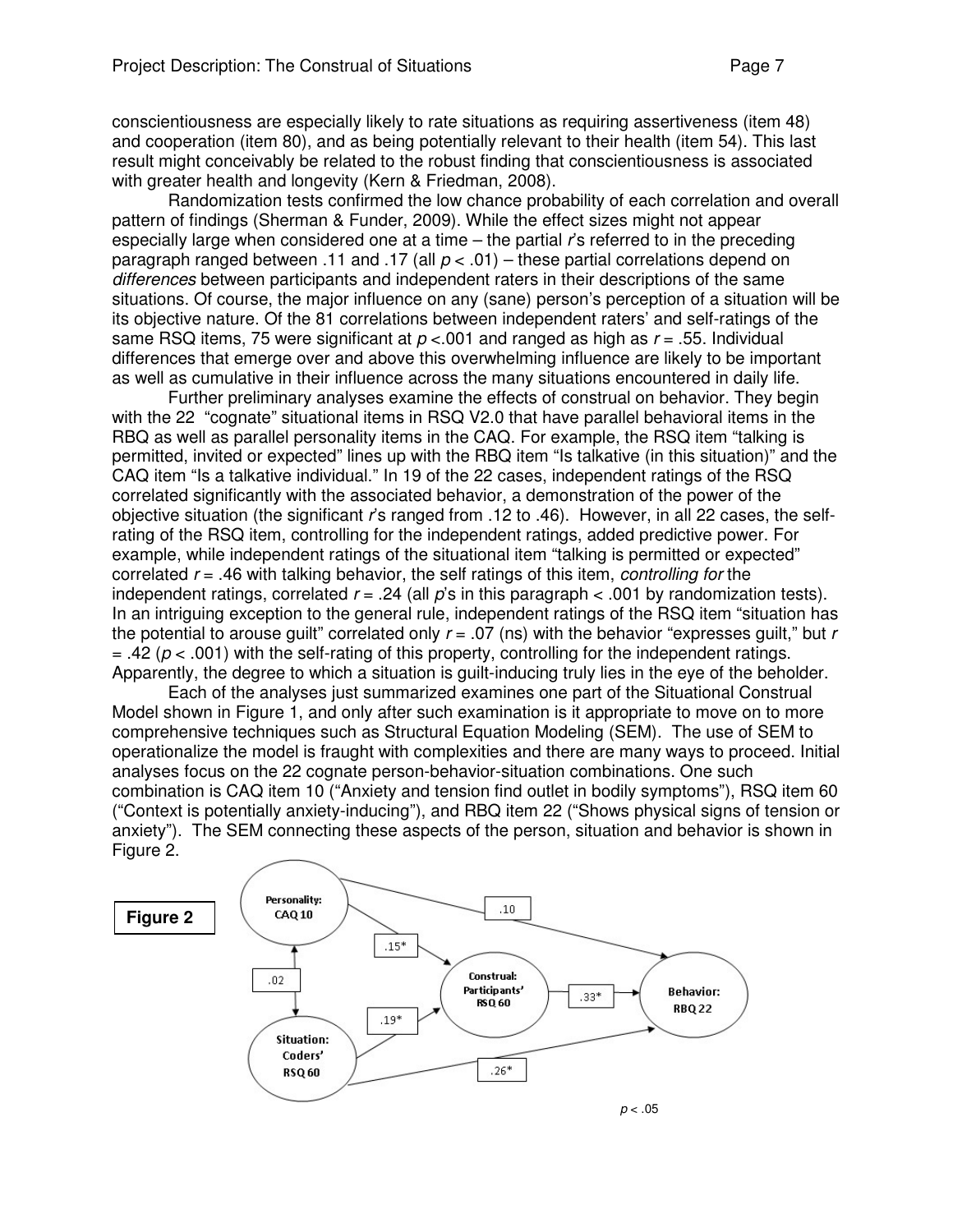This analysis illustrates how anxiety-related aspects of the person and the situation both contribute to participants' construal of a situation as anxiety-inducing, which in turn has a substantial connection to behavioral manifestations of anxiety. Interestingly, it suggests that in this particular case the strongest path from personality to behavior is via construal.

The analysis comes with several caveats, however. The most important caution flag stems from limitations in the data. The "situation" term is here defined by the coders' ratings of the participants' own brief written descriptions. Thus, the path from "situation" to "construal" in Figure 2 would probably better be labeled "agreement" than "accuracy," as in Figure 1. A further limitation is that the "behavior" term comes from participant's self reports. In addition, correlations between personality attributes and situational properties (which are surprisingly small in the particular case shown in Figure 2, but may be larger elsewhere) reflect the combined effects of selection (the tendency of certain kinds of individuals to seek out or find themselves in certain kinds of situations) and evocation (the effect an individual and his or her behavior has on the situations he or she inhabits). The two effects cannot be separated because each participant experienced a unique set of situations. For the same reason, it is not possible to compare how different individuals who experience the same situation might construe it differently. Thus, while the data and analyses completed to date shed some interesting light on situational construal, they may do more to point toward the research that needs to be done than to offer any final answers. To fairly examine the full Situational Construal Model portrayed in Figure 1, it is necessary to place research participants in experimental situations in which their behavior and the psychological aspects of the situations themselves can be directly observed and assessed by independent raters. This is the goal of the proposed research.

### Publications from Prior Period of NSF Support

- Funder, D.C. (2009a). Naïve and obvious questions. Perspectives on Psychological Science, 4, 340-344.
- Funder, D.C. (2009b). Persons, behaviors and situations: An agenda for personality psychology in the postwar era. Journal of Research in Personality, 43, 120-126.
- Sherman, R.A., & Funder, D.C. (2009). Evaluating correlations in studies of personality and behavior: Beyond the number of significant findings to be expected by chance. Journal of Research in Personality, 43, 1053-1063.
- Sherman , R.A., Nave, C.S., & Funder, D.C. (in press). Situational similarity and personality predict behavioral consistency. Journal of Personality and Social Psychology.
- Wagerman, S.A., & Funder, D.C. (2009). Situations. In P.J. Corr and G. Matthews (Eds.), Cambridge Handbook of Personality (pp. 27-42). Cambridge: Cambridge Univ. Press.

## **Next Steps: Beyond Self-report in the Study of Situations**

**Situational Experience and Observation.** In the relatively small literature on situational assessment, most studies have focused either on hypothetical vignettes or on words and phrases that might fit into descriptive sentences. A relative handful used diary methods or retrospective recall to tap situations participants had actually experienced (e.g., Price & Bouffard, 1974; Forgas, 1976; Pervin, 1976). In our own lab, as summarized above, we asked participants to describe a situation they had experienced at a specified time within the past 24 hours. The proposed research moves beyond these studies by employing experimental methods with three unique advantages: (1) Groups of participants will experience the same situation, allowing their possibly different construals to be compared – getting directly at Allport's definition of personality as lying in these differences. (2) Video recording of the experimental situations will allow independent ratings of situational properties as well as behavioral measurements based on direct observation (see Baumeister, Vohs & Funder, 2008, and Furr, 2009, on the necessity for research that goes beyond self-report). (3) The effect of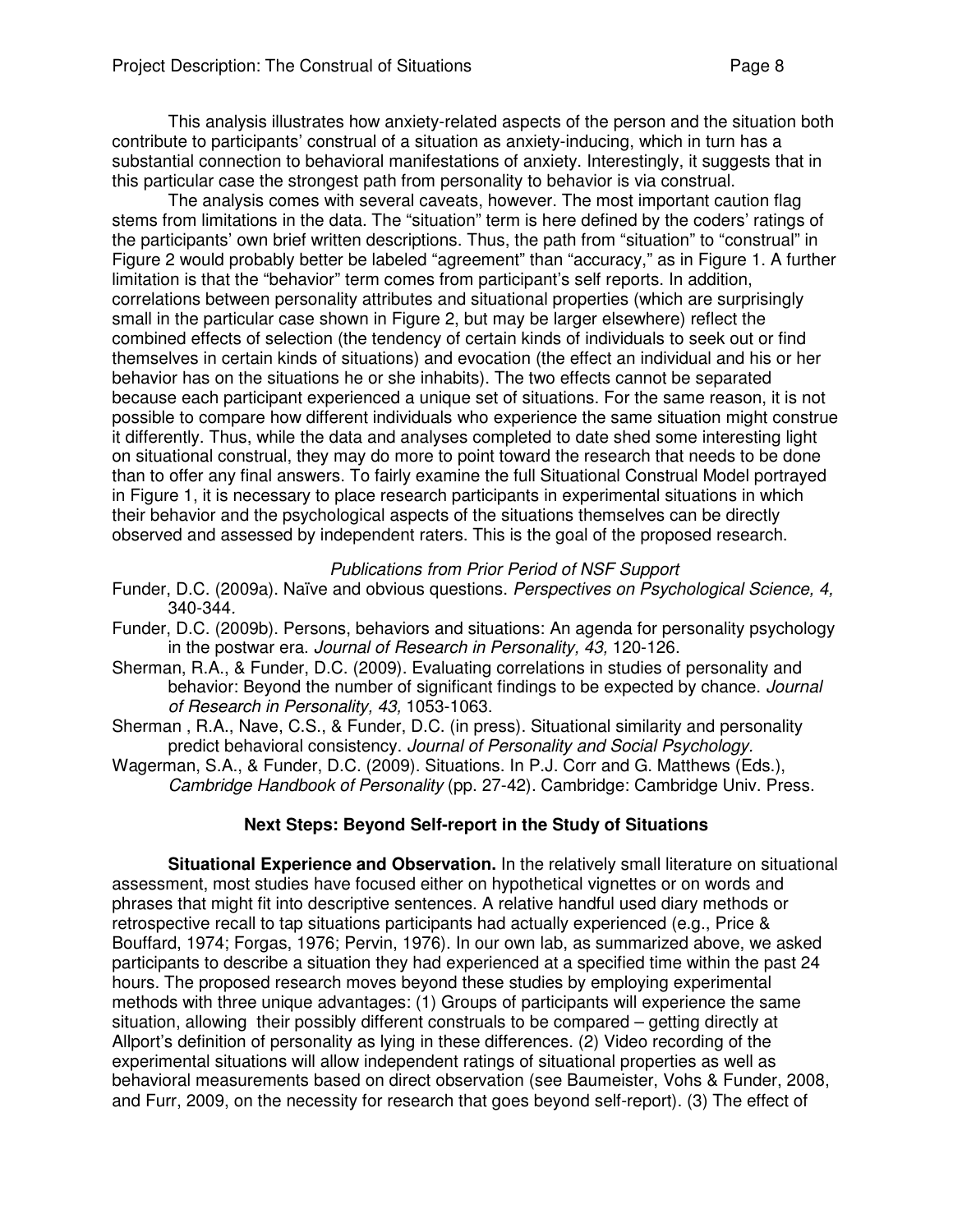evocation will be separated from selection. Personality correlates of properties of situations into which participants are experimentally placed can be interpreted as due to evocation.

We plan to use experimental methods similar in some respects to (but refined beyond) those we have used earlier (e.g., Funder, Furr & Colvin, 2000; Markey, Funder & Ozer, 2003; Furr & Funder, 2004). We will assemble three-person groups to engage in three situations: (1) an unstructured conversation; this situation should afford maximum range for individual construal and exhibition of individual differences (see Letzring et al., 2006); (2) a cooperative interaction, in which the three participants must work together toward a common goal and a shared incentive, and (3) a competitive interaction, in which the participants compete with each other for an incentive that only the "winner" obtains. The three situations are neither exhaustive nor representative of all possible social contexts. However, they provide a range of settings that include one that is neutral, one with a cooperative cast, and one with a competitive cast, depending – interestingly! – on the participants' individual construals. Moreover, beyond its experimentally-determined aspects, each situation will be unique because of the particular combination of people in it and the behavioral results of their interpersonal dynamics.

At its conclusion, participants will describe their impressions of the situation using the RSQ. Later, research assistants will observe video-recordings and provide their own impressions, which will be aggregated across raters. We will also separately obtain information about the personality attributes of our participants both from self-reports and judgments by wellacquainted peers (similar to our past research practice). Finally, we will measure each participant's behavior in each situation, based on direct observation by research assistants and coded using the RBQ.

This method will allow direct, comprehensive, and comparable assessment of all three aspects of the personality triad: persons, situations, and behaviors (Funder, 2006, 2009b). In particular, it will be possible for analyses to address the behavioral implications and personality correlates of situational construal. Each participant's RSQ rating can be compared to two alternative indexes of "reality," the ratings by the other two participants, and the ratings by independent observers who observe the video afterwards. In addition, individual differences among the descriptions by the three participants can be compared. These two aspects of construal – differences between an individual's view and "reality," and differences among individual construals – can then be associated both with the individuals' directly observed behavior in these situations, and their independently-assessed attributes of personality.

For example, individuals high on neuroticism (i.e., low on emotional stability) will be more likely to view situations as anxiety-provoking than objective observers or their less neurotic peers; their associated behavior will betray nervousness and discomfort (for preliminary support for this hypothesis, see Figure 2). Individuals high on agreeableness will view interpersonal situations as unthreatening and their behavior will be relaxed and engaged. Competitive individuals will seize on the adversarial nature of the competitive interaction, rate relevant attributes as more important, and behave accordingly. Depressed individuals will emphasize the negative aspects; narcissists will emphasize those that put them in the most favorable light (Vazire & Funder, 2006). An almost limitless number of sensible hypotheses like these can be advanced, and the complex series of analyses they entail can be organized into full structural equation models such as illustrated in Figure 2.

**Is this research potentially transformative?** As Gordon Allport observed long ago, people often see the same situation in different ways and, as Henry Murray also observed long ago, these perceptions are sometimes at odds with reality. How are these differences associated with personality? And, how are these differences in construal associated with what people actually do? These extremely basic – and fundamentally important – questions have not often been addressed in prior research because of the rarity of experimental studies in personality that include comprehensive assessments of directly observed behavior and, even more importantly, because of the lack – until very recently – of a device for assessing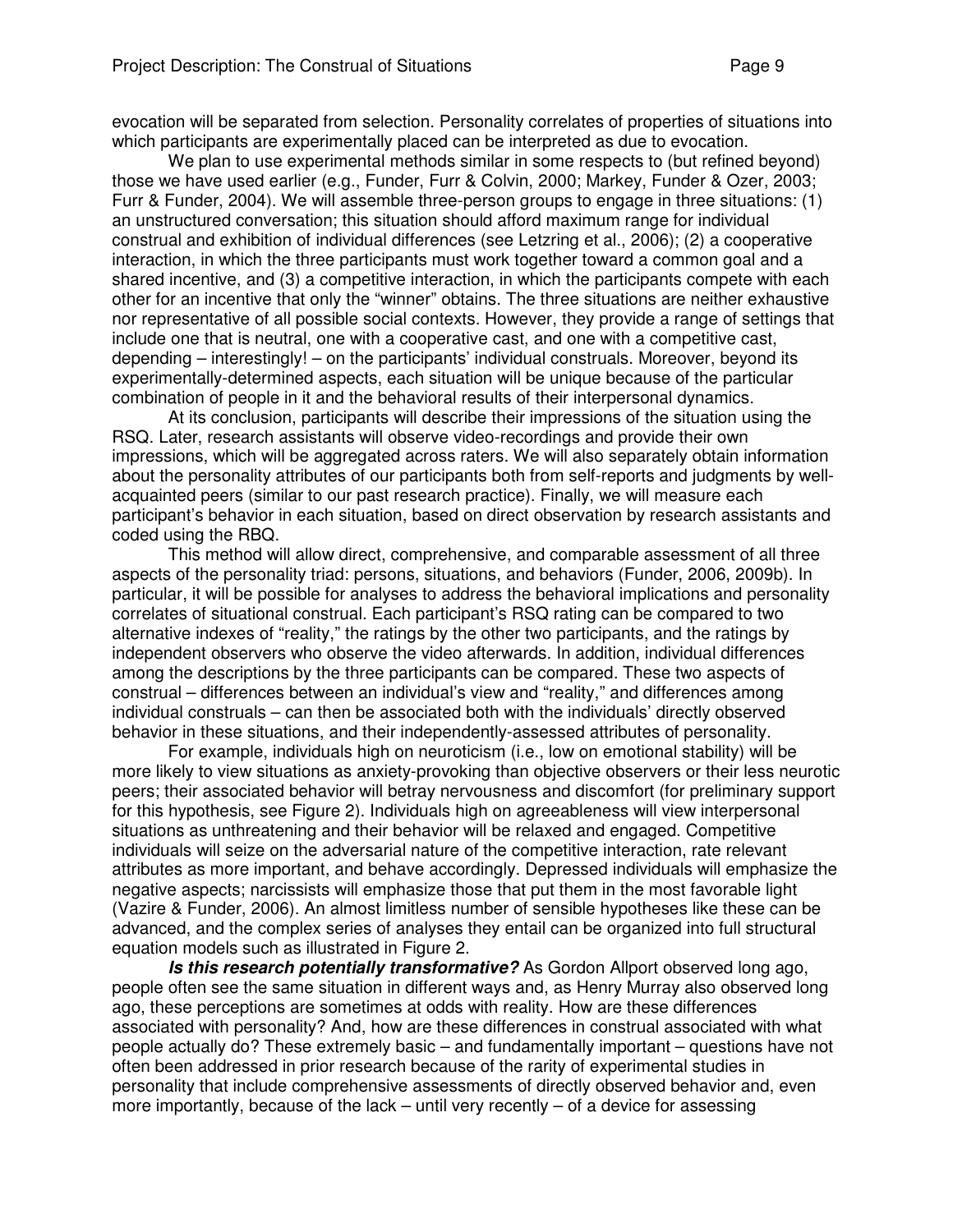perceptions and objective psychological properties of situations. The proposed research, therefore, could be considered not just innovative, but overdue. If successful, it can be expected that other investigators will also turn their attention to situational assessment – perhaps using the RSQ or other instruments of their own devise – and focus on how different people see the same situations differently and how their perceptions differ from reality. If this does indeed happen, a basic area of psychological research will be transformed and an historical imbalance will begin to be remedied as situations – and their construals – finally begin to be taken seriously.

#### **Methods**

**Participants.** Participants will be 180 undergraduates from the University of California, Riverside (90 F and 90 M), along with 360 of their close acquaintances (to provide peer-report personality judgments). Because of the multi-ethnic nature of the student body – UCR is an officially certified Minority Serving Institution (MSI) and Hispanic Serving Institution (HSI) – we will recruit far from the usual student sample. In our most recent project (Sherman et al., in press), the participant sample was 37% Asian, 27% Hispanic/Latino, 13% Caucasian, 13% other (e.g., Pacific Islander), and 9% African-American. (Note: Because of the nature of our participant sample, routine practice in our lab – and other labs at UCR – is to conduct internal analyses checking for differences in findings across ethnic groups.) To make the necessary repeated appearances in our lab attractive, participants will be compensated at \$15.00 per hour. Because of the necessity for repeated appearances and for the recruitment of well-acquainted informants, the use of the free undergraduate subject pool is not feasible.

**Personality Data: Self-report.** Information about the personalities of the participants will be sought via both self-report and informant-report. Self-report data will include:

- The California Adult Q-sort (CAQ, Block, 1978) as modified by Bem & Funder (1978). This wide-ranging instrument presents 100 descriptive phrases (e.g., "Is critical, skeptical, not easily impressed," "Has a wide range of interests," "Is a genuinely dependable and responsible person.") which are arranged into a quasi-normal forced choice distribution ranging from "highly uncharacteristic" (category 1) to "highly characteristic (category 9). This method removes various response sets such as acquiescence and extremity, and also can mitigate concerns about social desirability that arise in self-reports and ratings by friends (Leising, Erbs & Fritz, 2010) because not all desirable items can fit in category 9; neither do all undesirable items fit in category 1. Thus, the method forces difficult choices. The traditional technique using paper cards sorted on a table can be slow, unwieldy and errorprone; our lab has developed and made freely available a program for efficient and accurate Q-sorting on a computer screen (http://rap.ucr.edu/qsorter).
- The Big Five Inventory (BFI, John, Donahue & Kentle, 1991), an excellent 44-item measure of five major factors of personality. Inclusion of this measure will allow the present research to be integrated into the vast research literature using these factors.
- Schedule of Nonadaptive and and Adaptive Personality (SNAP, Clark, 1993). This 375-item inventory is focused on personality (Axis II) disorders, with 12 primary trait scales, 3 affective temperament scales, 6 validity scales, and 13 scales for DSM-III-R diagnoses. It has been used in patient and nonpatient samples in relation to a wide range of self-report and clinician-rated measures including interview-based ratings of personality disorders (Clark, Livesay, Schroeder & Irish, 1996). The mental health problems it indexes can be expected to be associated with and exacerbated by the particular ways individuals construe the situations they encounter.
- Ego Resiliency: (ER, Block & Kremen, 1996; Letzring, Block & Funder, 2005). This quick (14-item), subtle self-report scale has been shown to correlate with observer-based indices of "ego resiliency" and general mental health.
- Social Phobia and Anxiety (SPAI; Turner, Beidel, Dancu & Stanley, 1989). This 45-item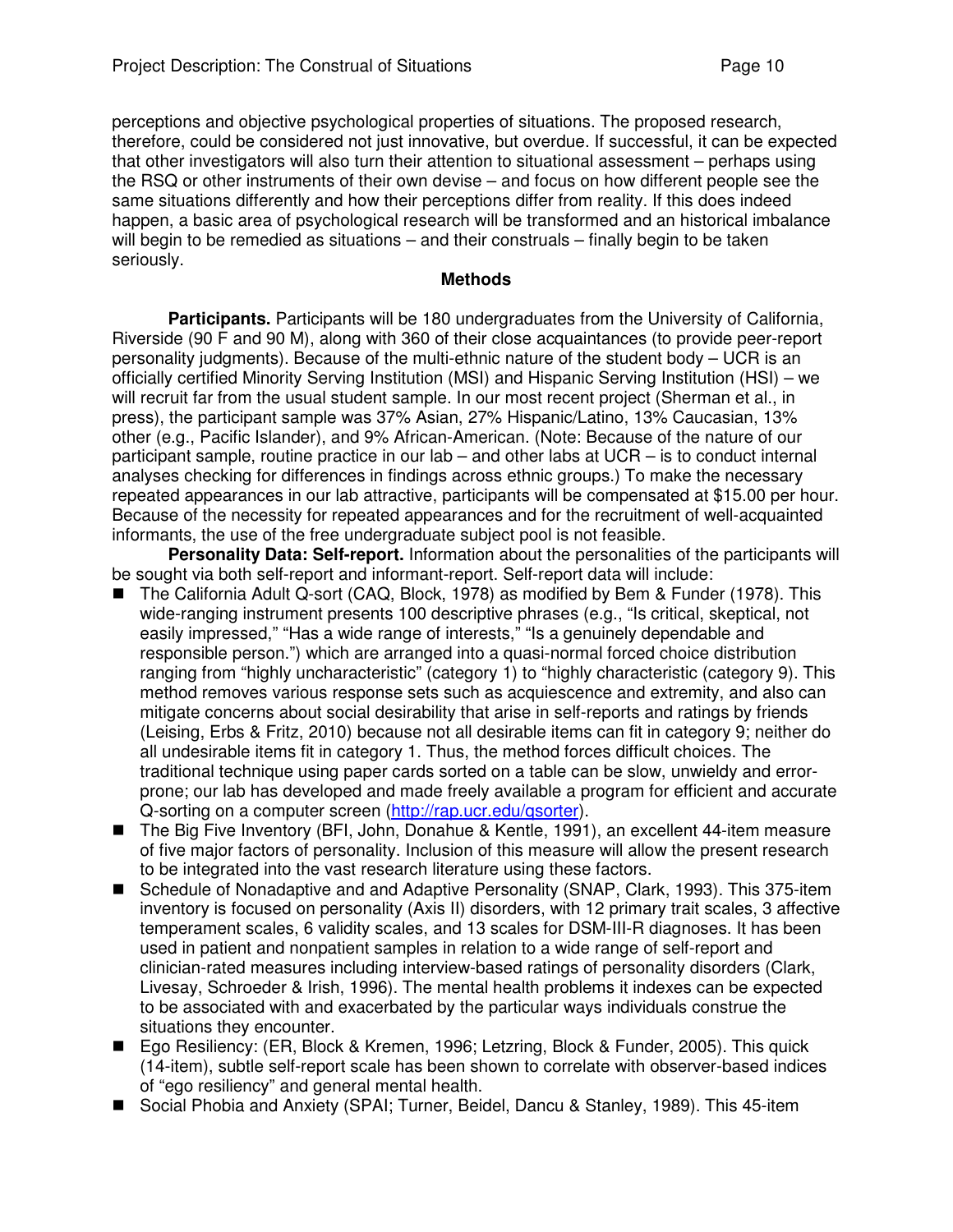scale assesses social phobia across somatic, cognitive, and behavioral dimensions. This is a mental health-relevant measure that is particularly relevant to distortions of interpersonal situations.

- Beck Depression Inventory (BDI; Beck, Ward, Mendelsohn, Mock & Erbaugh, 1961). This is a 21-item inventory widely used for assessing depression, and that has been shown to yield meaningful variation in subjective well-being in college populations (Furr & Funder, 1998).
- Narcissistic Personality Inventory (NPI; Raskin & Hall, 1979; Raskin & Terry, 1988). The NPI is the most widely used and thoroughly researched measure of narcissism. A 33-item short form for the 80-item full scale has been shown to have adequate reliability and concurrent validity, and to be predictive of self-enhancing distortion in the estimation of one's own contribution to group processes (John & Robins, 1994).
- Note: Time allotted for these measures is as follows: 30 min for the Q-sort, 5 min each for the BFI, ER and BDI, 10 min each for the NP and SPAI; 40 min for the SNAP. Thus, gathering these measures, along with informant recruitment, requires a 2-hour session.

**Personality Data: Peer report.** While the use of self-report has a venerable and generally successful history in personality psychology, the self is not always the best source of information and the perspectives of others may be importantly different (e.g., Spain, Eaton & Funder, 2000; Kolar, Funder & Colvin, 1996). Past research in our lab has on several occasions used the personality judgments of close acquaintances, which have the additional advantage of providing a window into reputation, how the participants are perceived by those who share their everyday world (see Fast & Funder, 2008, 2010 for recent examples; for an insightful discussion of the importance of reputation, see Craik, 2009). For ethical (see below) and practical reasons, we ask participants to recruit their own informants. We have found it is not feasible to require that they be of a certain gender or degree of acquaintance; such efforts in the past have simply led to our successfully recruiting many fewer informants. Our plan therefore is to recruit the most knowledgeable informants we can; our reasoning is that the resulting information about how participants are perceived by people who know them well is far better than none at all. Two informants will be recruited for each target participant; this number is minimally essential to allow averaging to partially correct for idiosyncratic perceptions; more would be somewhat better but again issues of cost and feasibility intrude. They will complete the CAQ about their target participant as well as the peer-report form of the BFI; for most analyses, descriptions will be averaged across the two acquaintances.

**Experimental Procedures.** Participants will come to lab on three occasions for 1 hour each, in addition to the initial 2-hour session at which they will complete the self reports described above. They will be scheduled in previously-unacquainted groups of three. We will continue a practice developed in past research in which the first member of a planned group is photographed on arrival. The second prospective member is then shown this photograph; if he or she does not recognize the person then he or she is scheduled into that session. If the person is recognized; then he or she is scheduled into a different session. The second member is also photographed and the two photos are then shown to the third prospective member of the group, and the same procedure followed. Three possible gender combinations are possible; each participant will experience each of the three across the three sessions, with the orders determined quasi-randomly and distributed evenly across participants. The situations will be experienced 1-2 weeks apart. They are modeled after – and refined from – ones used in our previous research, which were found to evoke meaningful individual differences in behavior associated with personality as assessed outside the laboratory and other outcomes (e.g., Funder, Furr & Colvin, 2000; Markey, Funder & Ozer, 2003; Furr & Funder, 2004).

 The first (unstructured) situation is a conversation. Participants will simply be seated and then allowed to chat for 15 minutes. In the second (cooperative) situation, they will be presented with a complex Tinker Toy model which they must work together to duplicate within 15 minutes. They will be paid an extra \$5 each if successful. The third (competitive) situation will be the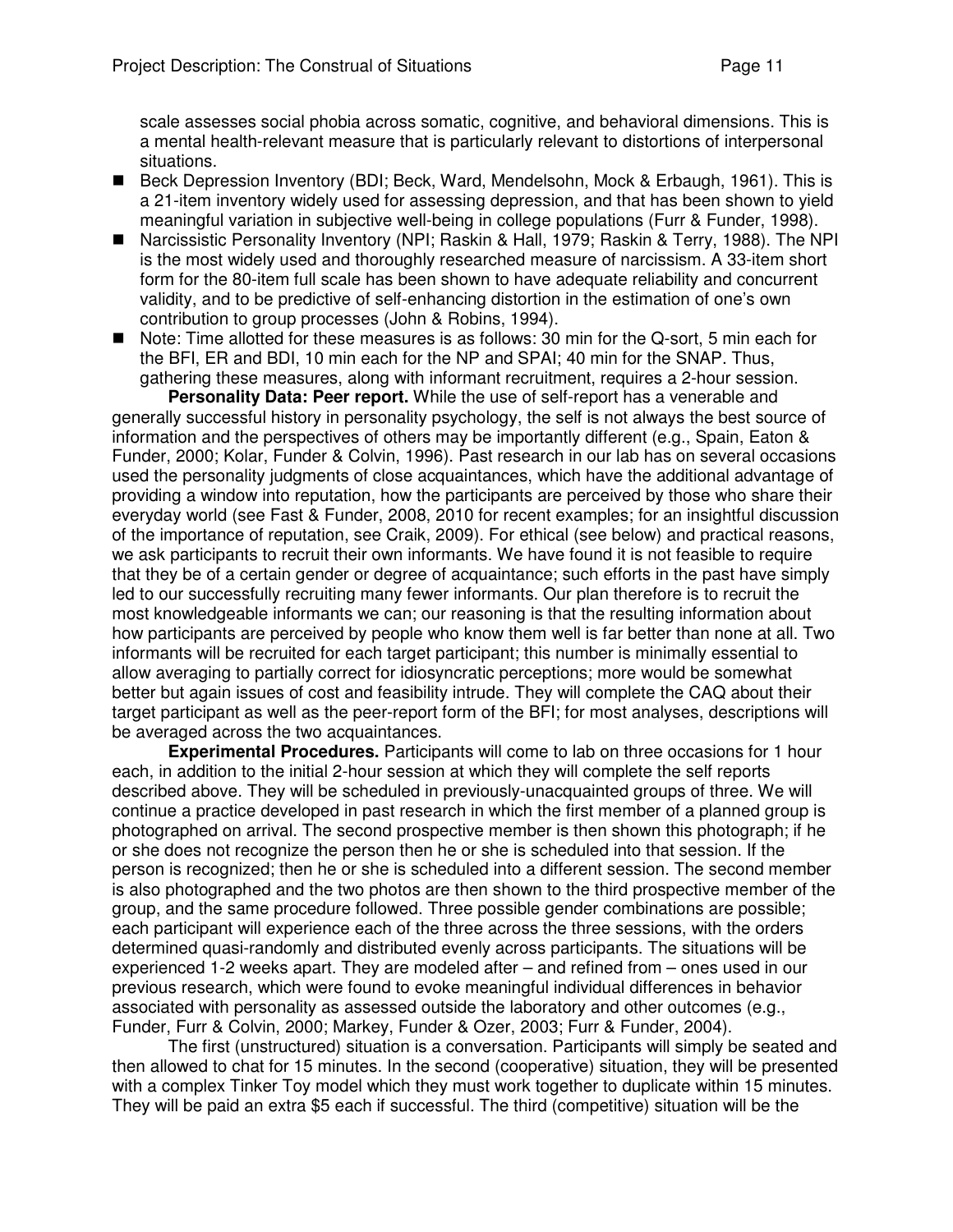sound-repetition game "Simon," played for about a dozen trials for a total of 15 minutes. The overall winner will receive an extra \$15. The situations will be experienced in this order both for reasons of operational feasibility and to begin with an ambiguous situation followed by two much more structured settings where opportunities to converse about the nature of the experiment itself will be minimized. Of course, some participants will react differently to these situations than others; that is precisely the point. At the conclusion of each session, participants will describe the situation, as they perceived it, using the RSQ.

**Post-experimental Ratings.** Two independent groups of research assistants will rate video recordings of these sessions. Because of the large number of sessions recorded, four assistants will be drawn at random from a larger pool to rate each session.

Following past research practice, the four research assistants will rate the behavior of each participant, directly observed in the video recordings, using the Riverside Behavioral Qsort (RBQ; for a detailed description including reliability data see Funder et al., 2000). The 67 items describe specific, easily observed aspects of behavior such as "dominates the interaction" and "is talkative"; among the quality control measures is a requirement of a minimal degree of agreement of each rater with the composite of the other three; in case of discrepancy a re-rating is requested (without specifying the nature of the discrepancy).

 A separate group of four research assistants (from the pool) will rate each situation viewed on video using the RSQ. This procedure will allow analyses aimed at the distinction between beta and alpha press, as it allows comparisons between the situations as described by their participants and by separate, uninvolved observers.

**Ethical Considerations.** While generally similar procedures have been conducted in our lab in the past without apparent ill effect, two ethical issues do arise. One is privacy. We gather personality judgments of each of our participants from two of their close acquaintances. This practice could be seen as raising privacy issues; for this reason we ask each participant to actively recruit his or her own informants. This removes all possibility of deception or misunderstanding; each participant not only consents to this information being obtained but actively assists us in gathering it. While a reasonable argument could be that participants should not choose their own informants (Leising, Erbs & Fritz, 2010), our lab has concluded that obtaining acquaintance judgments without the participants' participation raises privacy concerns that are too serious to justify the procedure, especially given that past research by our lab and others has shown that data from participant-chosen informants can yield valid data (e.g., Funder & Colvin, 1991; Fast & Funder, 2008, 2010). It also should be noted that, with participants' prior consent, we do not share the informants' descriptions with their targets. In past research, the obvious necessity of this practice has been readily accepted by research participants.

The second ethical issue raised by this research is confidentiality. Our data will include personality and behavioral information on our participants that is important to keep confidential. We carefully instruct our research assistants on this issue, keep our data in secure, passwordprotected data files and locked cabinets, and do not report personally identifiable information in presentations or publications.

#### **Analyses**

**Strategy.** Analyses will be guided by the simple but surprisingly underexplored general hypothesis, outlined by the SCM, that individual construals of situations are joint products of the individual's personality and the situation's objective properties, and that these construals are, in turn, associated with how they behave (see Figure 1). More specifically, certain traits can be expected to be associated with construal or behavior in particular ways. For example, we have already seen from our preliminary analyses that people high on neuroticism may be especially likely to construe the actions of others as insulting and critical, even though independent observers do not agree. Numerous parallel hypotheses can easily be generated that, for example, extraverts' construals of situations will exaggerate opportunities for social contact;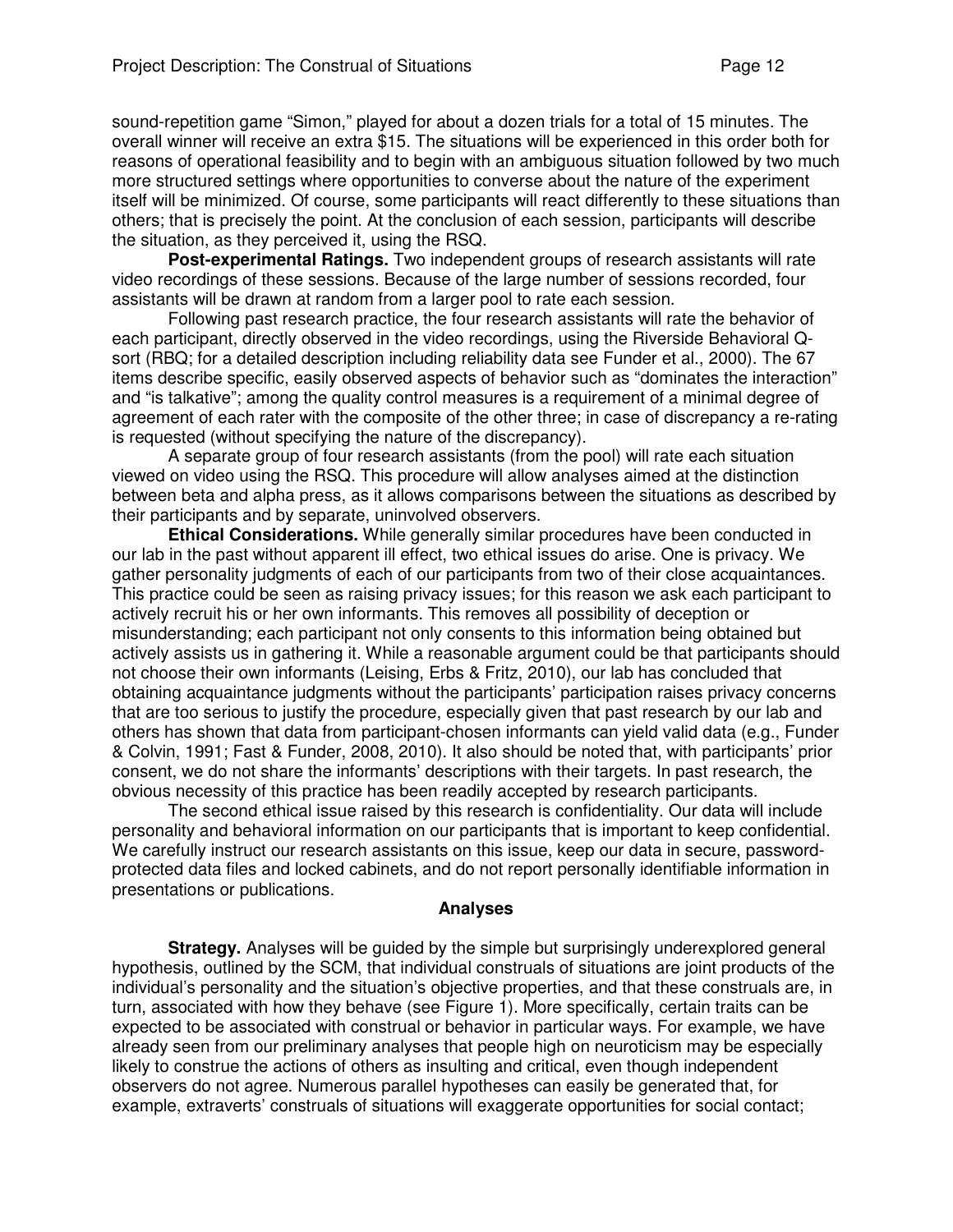conscientious people will focus on what needs to get done; and people who are open to experience will be extra sensitive to aesthetic and intellectual aspects of situations. Moreover, the data will include measures of aspects of mental (ill) health including depression, narcissism, anxiety and other psychological problems that would appear to be associated with situational misconstrual. So little prior empirical work has been done on the topic of situational construal, or even situational assessment, that almost every analysis will advance into previously unexplored territory.

**Randomization and Replication.** In this kind of wide-ranging research, it is important to be wary of the dangers of capitalizing on chance. Accordingly, we have recently refined a longrecognized but underused technique, randomization analysis, which allows assessment of the chance probability of any result or any set of results (Sherman & Funder, 2009). While early work on this technique was published decades ago (e.g., Block, 1960), it never became widely used in personality and social psychology, probably in part because the computing power required has become routinely available only within the past few years, and software to make its employment feasible has been developed even more recently. The technique is simple, in principle. Once a key result of interest has been obtained, associated independent and dependent variables are detached from each other and randomly reassigned (without replacement). The result is calculated again. Repeating this procedure a large number of times – routinely 10,000 – yields a chance distribution to which the obtained result or set of results can be compared. For example, Sherman et al. (in press) reported that 11 CAQ items were correlated with behavioral consistency at  $p < .05$ . According to a randomization test, the probability of obtaining this many (or more) significant correlates by chance, in this data set, is  $p$ = .035. The technique is completely general and makes no assumptions about data distributions or the covariance structure of the variables. We have begun to employ it routinely for the research we submit for publication. The computer program we developed is also freely available to others, through our website.

Of course, the best way to assure the reliability of results is through replication, both through internal analyses and across independent samples. The proposed project offers opportunities to replicate central findings from our previous research, and replication is an ongoing activity of this program.

**Nomothetic and Idiographic Analyses.** Q-sort data can be analyzed nomothetically (by item) and idiographically (by profile), and each type of analysis has advantages and pitfalls (Block, 1978; Funder, 1980). While item analyses are simpler and more conventional, profile analyses allow scores to be generated for each participant's entire pattern of personality (using the CAQ), behavior (using the RBQ), and situation (using the RSQ). Scores are derived by correlating each profile with empirically or theoretically derived templates (Block, 1978). Profile analysis also allows individuals, behavioral patterns, and situations to be compared with each other (e.g., Sherman et al., in press). Statistical artifacts in profile analysis such as the potential confound with "stereotype accuracy" (Cronbach, 1955) can be avoided through careful statistical or, in some cases, experimental control (Funder, 1980, 1999). Overall, item analyses are better for comparing variables, and profile analyses are better for comparing individuals – whether individual personalities or situations. Our lab has considerable experience with both methods, and will employ both in the proposed research.

**Statistical Power.** Analyses of "statistical power," long traditional in psychological research, are fading from centrality as modern developments in data analysis move away from null hypothesis testing towards a focus on effect size (e.g., Cohen, 1994; Wilkinson et al., 1999). However, it can be noted that an N of 180 gives a relationship with effect size  $r = .30$  a 99% probability of attaining statistical significance at the .05 level, two–tailed; power to detect an effect size  $r = .20$  is almost 80% (.783).

**Persons, Situations, and Behaviors.** Correlations between the personality variables such as the B5, CAQ, and other variables, and the 67 RBQ behavioral variables will add to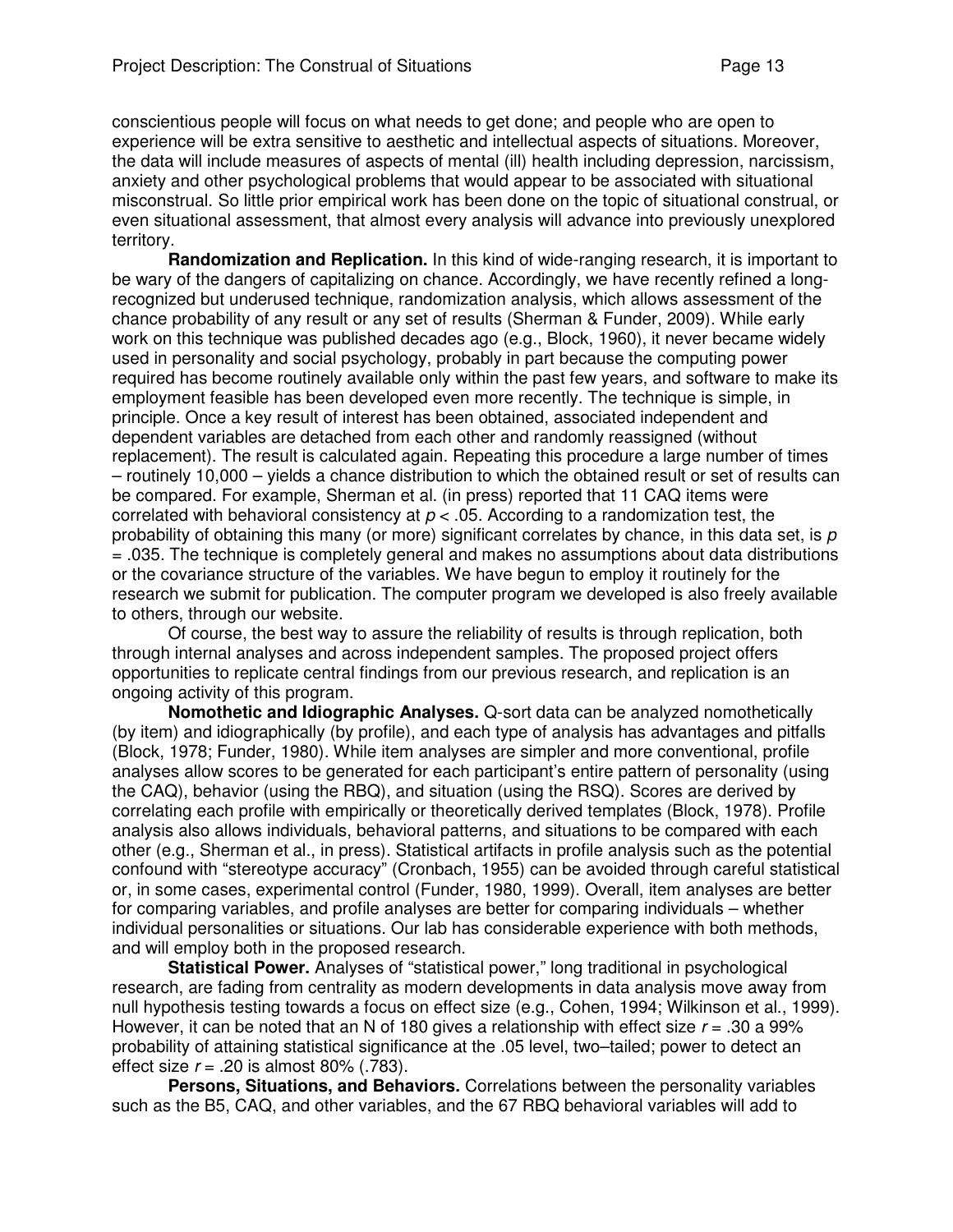psychology's still too-thin catalog of verified relationships between personality and directly observed behavior (Funder, 2001). Correlations between situational variables – as assessed by others in the same situation, independent observers, or the participant himself or herself – and behavior will also emerge, and add to the small literature that connects general properties of situations with their behavioral consequences. Further analyses can address person-situation interactions in a unique manner, by combining a wide range of personality and situational variables in behavioral prediction. These analyses will extend and in some cases replicate earlier findings in our ongoing research.

**Construal.** For the present project, the most critical analyses will address situational construal. The first, easy pass will simply correlate each of the RSQ items with the directly observed behaviors assessed with the RBQ. Analyses will compare the correlations obtained when the source of the RSQ rating is the participant, the others in the same situation, and independent raters. We can anticipate that the participants' own ratings will have the closest ties to their behavior (Sherman et al., in press), but it will be intriguing to explore how others' perceptions of situations may relate differently. Another simple set of analyses will assess the agreement among the RSQ ratings by the three participants in each interaction and among the RSQ ratings by the four research assistants. Past experience leads to an expectation that the inter-judge profile agreement (approximately .40) will be sufficient for a composite RSQ description with adequate reliability (approximately .73).

Further analyses will become progressively more complex. As was demonstrated in the preliminary study of situational construal described earlier, many of them will be based on the logic of multiple regression. Analyses will focus on zero-order and partial correlations within each of the three experimental settings, meta-analytically combined across them (Rosenthal & Rosnow, 2008), and SEM analyses will be used to organize these relationships into coherent and comprehensive models. Particularly interesting analyses will be afforded by the range of mental-health related individual difference measures included in this study. How do depressed, narcissistic, or anxious individuals perceive situations differently than those not so afflicted? Past research, supporting a continuous rather than discrete categorical view of mental illness (Clark & Watson, 1999), has shown that undergraduate student samples manifest sufficient range in variables such as these to generate meaningful findings (Furr & Funder, 1998).

**Multivariate Analyses.** A unique aspect of this research is that it aims to include comprehensive measures of all three aspects of the personality triad: persons, behaviors, and situations, through the availability of a Q-set for each. The number of variables thus entailed – 100 personality items, 67 behavioral items, 88 situational items – is formidable, and can lead to an urge to reduce them, somehow, to a smaller number. However, data reductive techniques such as factor analysis, principal components analysis, and cluster analysis are not without risk (Woods, Nye & Saucier, 2010). Factors and clusters are by definition summaries and like all summaries lose information as they sacrifice specificity in the search for generality and (perhaps) greater reliability. As any experienced data analyst knows, labeling is a difficult task and in several well-known cases has become controversial. Sometimes the result can be a strange-sounding composite label; sometimes the analyst may be left with the uneasy feeling that the essence of the construct is not captured by its name. Accordingly, the first wave of analyses will focus on particular measures of individual differences, behaviors, and situational properties, along with the sets of coordinating (cognate) individual items from the three Q-sets such as the analysis shown in Figure 2. The randomization method described earlier (Sherman & Funder, 2009) will be routinely employed to protect against capitalizing on chance.

As analysis proceeds, multivariate methods will become increasingly important. As illustration, the first major paper to emerge from our work with the RSQ included a cluster analysis to explore the basic types of situations members of our undergraduate sample reported experiencing the previous day. Using a direct obliman rotation with a step-up approach, we examined solutions for 1-8 possible rotated components and examined the component loadings